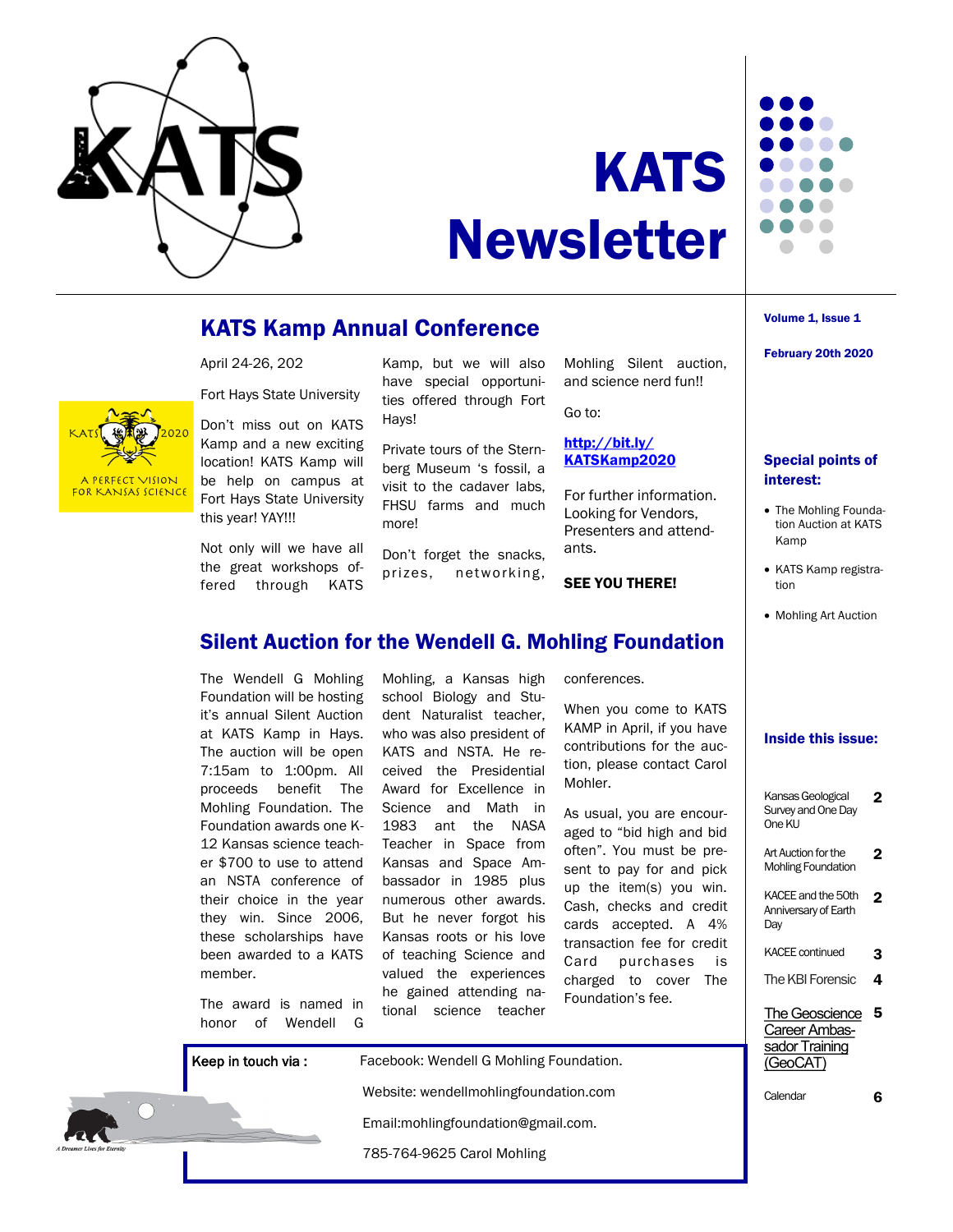# Kansas Geological Survey Outreach

Blair Schneider is CNERY the Educational Outreach Manager for the Kansas Geological Survey. The Kansas Geological Survey is having a fundraiser this month on February 20th as a part of the One Day. One KU campaign. The KGS is being featured, and one of the projects they are hoping to raise funds for is building free Earth Science Teaching Toolkits that can be distributed to teachers across the state, as well as provide free trainings and professional credit hours for them on how to use these kits.

The toolkits will cover a variety of topics, including rocks, minerals, water, earthquakes, etc! You all have an amazing community.

You can learn more about the campaign here: [https://](https://kansas.scalefunder.com/gday/giving-day/18833/department/22073) [kansas.scalefunder.com/](https://kansas.scalefunder.com/gday/giving-day/18833/department/22073) [gday/giving-day/18833/](https://kansas.scalefunder.com/gday/giving-day/18833/department/22073) [department/22073](https://kansas.scalefunder.com/gday/giving-day/18833/department/22073)

Blair Schneider, PhD Education Outreach Manager Kansas Geological Survey

## Second Annual Art Auction for the Wendell G. Mohling Foundation

"Wine by Holy Field Vineyards and music by La Joie"

**KACEE** 

dation is hosting the second annual Art Auction Fundraiser, March 21, 2020, at Holy Field Winery, 18807 158th St. Basehor, KS. All proceeds benefit the Foundation, whose mission is to support science education in Kansas by awarding an annual scholarship to a K-12 Kansas Science teacher to use in attending a National Science Teaching Association conference.

The Wendell G Mohling Foun-

Bidder registration and item viewing begins at 2pm. Auction begins at 3:00. Approximately 30 items of original or limited edition art will be offered, including: watercolor, oil, acrylic, pen and ink, photography, textiles, jewelry, turned wood, wood carvings and collectible prints. Our New limited quantity collectible wine glass, commemorating the Wendell G Mohling Foundation will be showcased and offered for sale at this event. Wine by Holy Field Vineyards and music by La-Joie.

This auction is a live auction. In addition we will also have a direct sale table with a few choice items which you can purchase without bidding.

For additional information, visit our website:

wendellmohlingfoundation.com.

To view auction items please visit our FaceBook Page Event

http://bit.ly/MohlingArtEvent

Contact Info:

Email:mohlingfoundation@gm ail.com.

785-764-9625 Carol Mohling

# Celebrate the 50th Anniversary of Earth Day!

Celebrate the 50<sup>th</sup> Anniversary of Earth Day-Take Your Science Outdoors! Laura Downey, Kansas Association for Conservation and Environmental Education (KACEE)

Every year we celebrate Earth Day on April 22<sup>nd</sup>. First celebrated in 1970, Earth Day has grown to a world-wide day of action for the environment. Earth day also occurs in the middle of Environmental Education Week, taking place from April 20-24, 2020. So it would seem that the time is right to go green in your science classroom!

Continued on Pg. 3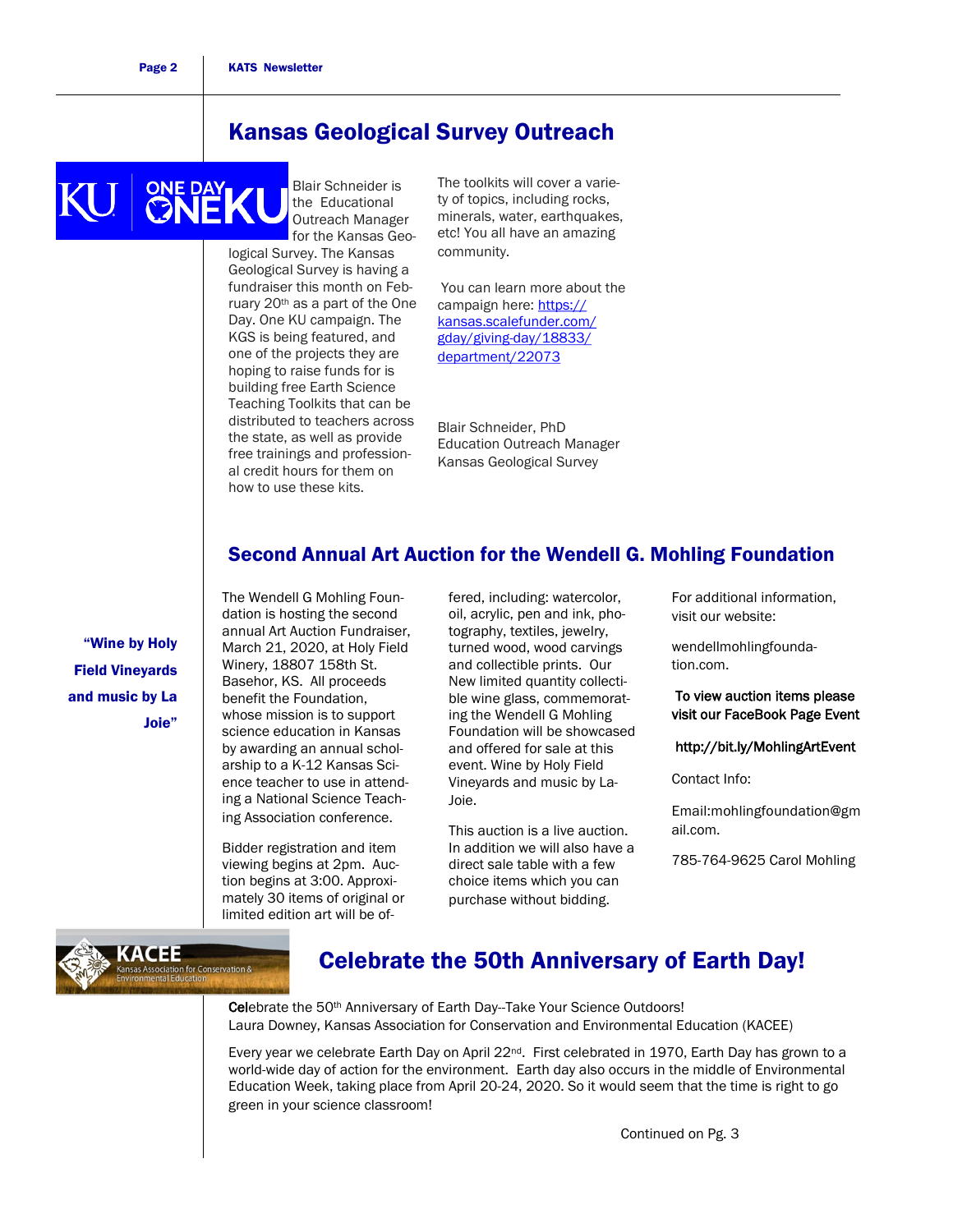# KACEE continued

Research suggests that environmental education isn't just good for the environment, it's good for learning. In a 2017 meta-analysis study published by the North American Association for Environmental Education in collaboration with Stanford University, researchers found links between engaging students in environmental education and several beneficial outcomes including:

- Knowledge gains across multiple disciplines, including environmental issues, science, mathematics, and more
- Emotional and social skills, such as self-esteem, character development, team work, and leadership skills
- Environmentally friendly behavior, such as reducing water use, increasing recycling, and participating in community cleanups
- Academic skills (21ST Century skills), such as critical thinking, oral communication, analytical skills, problem solving, and higher-order thinking
- Motivation to learn, including enthusiasm for and interest in school
- Civic interest and engagement, including feelings of civic responsibility, feelings of empowerment, and ability to take action

(Source: [https://naaee.org/eepro/research/eeworks/student-outcomes\)](https://naaee.org/eepro/research/eeworks/student-outcomes)

So if you're ready to get your students engaged in environmental education, here are some great resources to get you started:

Earth Science NGSS Connected Lessons: The Earth Science Week website offers a variety of earth science related lesson plans with a handy search feature that allows you to find lessons based on topics, disciplinary core ideas, topics and performance expectations. Access the database of lessons here: <https://www.earthsciweek.org/classroom-activities/ngss>

Kansas Green Schools: Get your students involved in investigating, collecting and analyzing data and then making an action plan to make your schools greener and healthier places to learn and work! Schools completing investigations will be recognized by the Kansas Association for Conservation and Environmental Education (KACEE), Project Learning Tree and Eco-Schools USA. There are investigations for Energy, Water, Waste & Recycling, Healthy Schools and the Learning Community (which addresses outdoor learning spaces and habitat) and they're free to download with a quick registration here: [www.kansasgreenschools.org.](http://www.kansasgreenschools.org) Also, if you're interested in getting a school garden going and some great lesson plans to engage your students, check out the additional resources here: [http://www.kansasgreenschools.org/green](http://www.kansasgreenschools.org/green-schools-garden-gate)[schools-garden-gate](http://www.kansasgreenschools.org/green-schools-garden-gate)

Environmental Education Week: The National Environmental Education Foundation has some great materials for teachers to green their STEM education, including some great infographics and toolkits with Green STEM lesson plans for all grade levels. These resources and more information about National Environmental Education Week may be found here: [https://](https://www.neefusa.org/eeweek/greening-stem) [www.neefusa.org/eeweek/greening-stem](https://www.neefusa.org/eeweek/greening-stem) 

Outdoor Wildlife Learning Sites: Interested in creating an outdoor classroom? Extending your learning space outdoors to your school grounds can be a powerful learning tool with prairies, ponds, and more as possibilities. The Kansas Department of Wildlife, Parks and Tourism provides grants to schools to develop outdoor learning spaces that also help to create habitat for local wildlife. Initial grants of up to \$2000 are available, as well as renewal grants for those have an existing site that needs to be updated or restored. More information on creating an Outdoor Wildlife Learning Site (OWLS) and applying for a grant may be found here: [http://](http://ksoutdoors.com/Services/Education/Outdoor-Wildlife-Learning-Sites-OWLS/OWLS-Information) [ksoutdoors.com/Services/Education/Outdoor-Wildlife-Learning-Sites-OWLS/OWLS-Information](http://ksoutdoors.com/Services/Education/Outdoor-Wildlife-Learning-Sites-OWLS/OWLS-Information)

"Research suggests that environmental education isn't just good for the environment, it's good for learning. "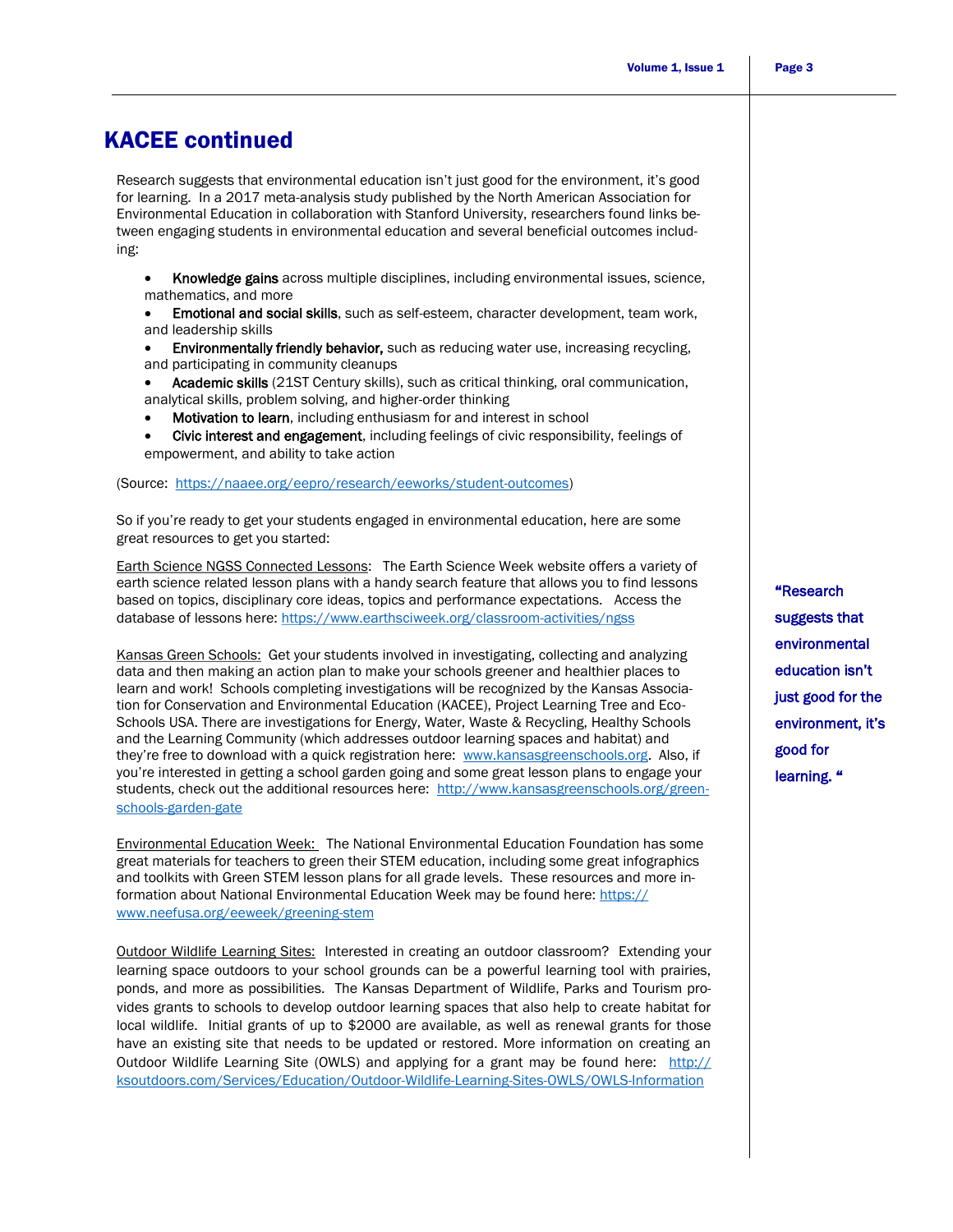Events, Grants, and Resources



KBI High School

# Events, Grants, and Resources

The KBI Forensic Science Center would like to invite your High School Science Classes for our Spring Demo Days! We will begin the session in our auditorium with a presentation by our very own Forensic Scientists as they take you through solving a mysterious crime. After the presentation there will be a tour of the Forensic Science Center Laboratory.

When: March 3 & 4, 2020 with 3 session times 9am, 11am, and 1pm *Please plan to arrive 5-10 minutes early for check-in.* Time Frame: 1.5 hours Age Restrictions: 16+ Where: KBI Science Center 2001 SW Washburn Ave. Topeka, KS 66604

\*Registration is REQUIRED.

If interested, please send an email to [Rachel.Schumacher@kbi.ks.gov](mailto:Rachel.Schumacher@kbi.ks.gov) with the following details:

School Name: Teacher Name & Contact: Total Amount of Participants: Session Day: Session Time:

<http://www.kansas.gov/kbi/about/forensics.shtml>



K-State Geoscience [The Geoscience Career Ambassador Training \(GeoCAT\) Workshop](https://www.k-state.edu/geocat/) will be held June 22-26, 2020, at Kansas State University, Manhattan, KS, and will focus on introducing and familiarizing educators (for teachers, advisors and 4-H volunteers) with geoscience careers in an effort to increase interest and enrollment of diverse student populations in geosciences across the state of Kansas. The GeoCAT program emphasizes recruiting and supporting underrepresented students from populations in STEM fields to geoscience majors, in an effort to build a strong geoscience workforce in the future, particularly in Kansas, with industries that depend heavily on environmental and energy resources and their effective management. The GeoCAT workshop is an **NAGT** sponsored project and is also supported by the National Science Foundation under Grant ICER-1911590 GP-IMPACT: GeoCAT Workshop: Geoscience Careers Ambassador Training Workshop. For more information contact [geocat@k](mailto:geocat@k-state.edu)[state.edu.](mailto:geocat@k-state.edu) [Apply here by April 30, 2020.](https://kstate.qualtrics.com/jfe/form/SV_2oBrXsi4mCSkGfb)

Some important information about the workshop:

- 1- Zoom participation, and partial participation is possible.
- 2- Those who participate physically for the whole workshop will receive a stipend of \$300.
- 3- Participants can earn 3 graduate credits (or less) for participating in the workshop.

4- This workshop is accepted as a Professional Development for teachers of all levels by Kansas Department of Education